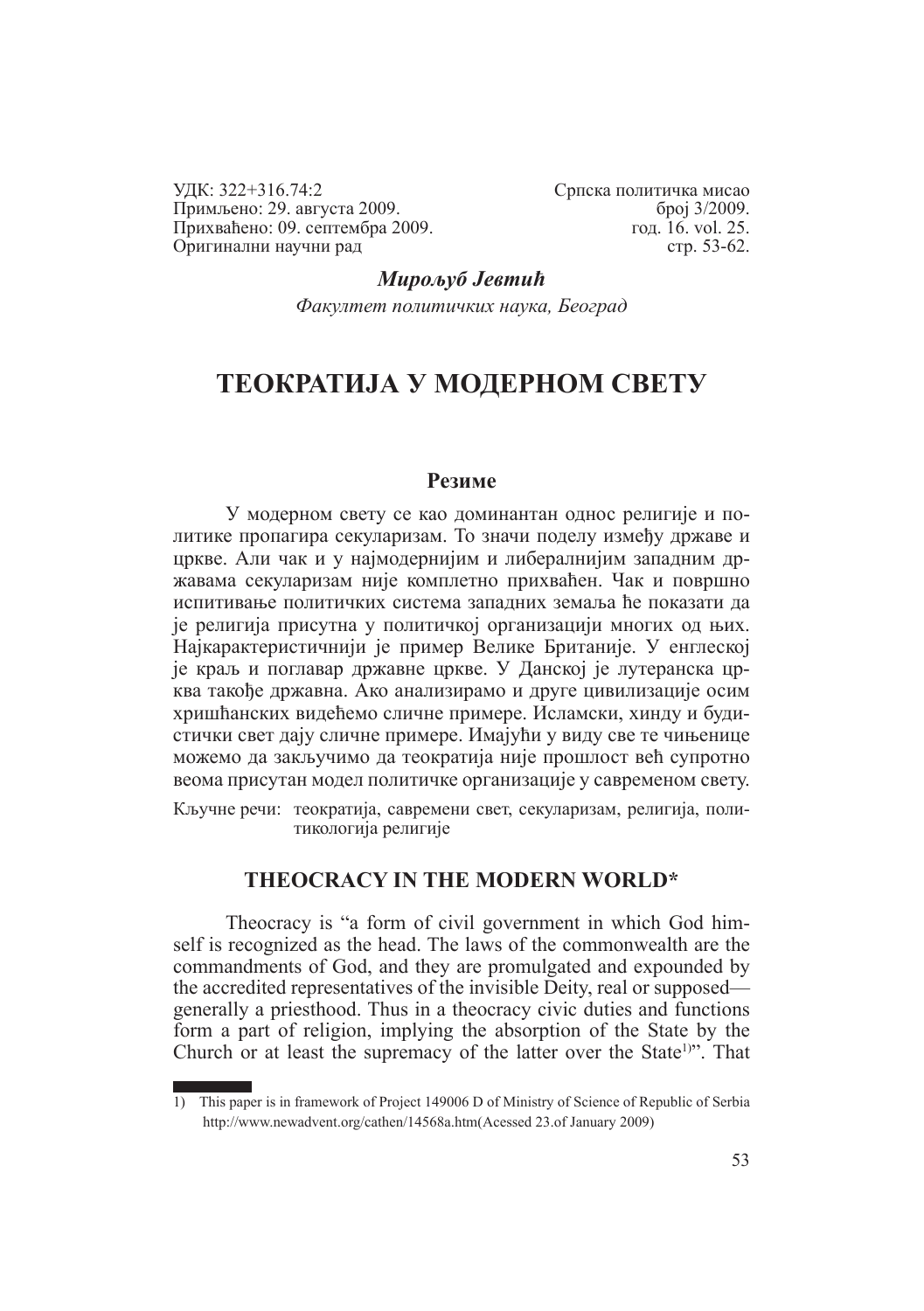was normal form of government in entire world till American Revolution. American Revolution began 1775 It ended eight and a half years later September 3, 1783 with the Treaty of Paris 1783. After revolution Americans adopted Constitution in which for first time in entire world was written that religion and state should be separated. Amendment 1 - Freedom of Religion of the Constitution say "Congress shall make no law respecting an establishment of religion, or prohibiting the free exercise thereof;<sup>"22</sup>). It was first time in entire world that secular order was established. It is the oldest written Constitution in the world that is in force. It was written in 1787 in Philadelphia by the Continental Congress of the new American republic and was officially adopted in 17893).It was one exception in political and legal practice in the history of humankind<sup>4)</sup>.

 After this French revolution did even worst divorce from theocracy. This process is fallowed by communist revolutions as Russian 1917 which banned religion. Inspired by Americans, French and communist lot of Christian countries adopted some secular legal provisions in their constitution. And having economic, military and cultural domination in the modern world made secular discourse very powerful. That created impression that secularism is winner and that the theocracy is the past. Special contribution to this atmosphere gave the victory of Kemal Ataturk in Turkey.

That's why lot of people thinks that theocracy is destiny of Muslims words because of Iranian revolution who proudly emphasize its theocratic character.5) But it is not the case. Theocratic elements are very presents into political systems of lot of European and Christian countries. And the same is the case of other big religions. The most important is the case of England. This country is taken as cradle of modern secular political organization. But it has lot of theocratic elements in its political system. For example. England has established church which is the most important feature of theocracy. This church is Anglican Church. Sovereign of England the King or now the Queen is in the same time the chief of established church of England. Westerns

<sup>2)</sup> http://www.usconstitution.net/const.html#Am1(Accessed 26.1.09

<sup>3)</sup> http://www.usconstitution.com/

<sup>4)</sup> John Rex, Secular Substitutes for Religion in the Modern World, *Politics and Religion* journal, Vol.I, no.1/2007. Belgrade. Accessed also at http://www.politicsandreligionjournal.com/ no1/no1.htm (21.1.09)

<sup>5)</sup> See Iranian Constitution:" I General Principles Article 1 [Form of Government] The form of government of Iran is that of an Islamic Republic, endorsed by the people of Iran on the basis of their longstanding belief in the sovereignty of truth and Koranic justice, in the referendum of 29 and 30 March 1979, through the affirmative vote of a majority of 98.2% of eligible voters, held after the victorious Islamic Revolution led by Imam Khumayni "http:// servat.unibe.ch/icl/ir00000\_.html (Accessed 26.1.09)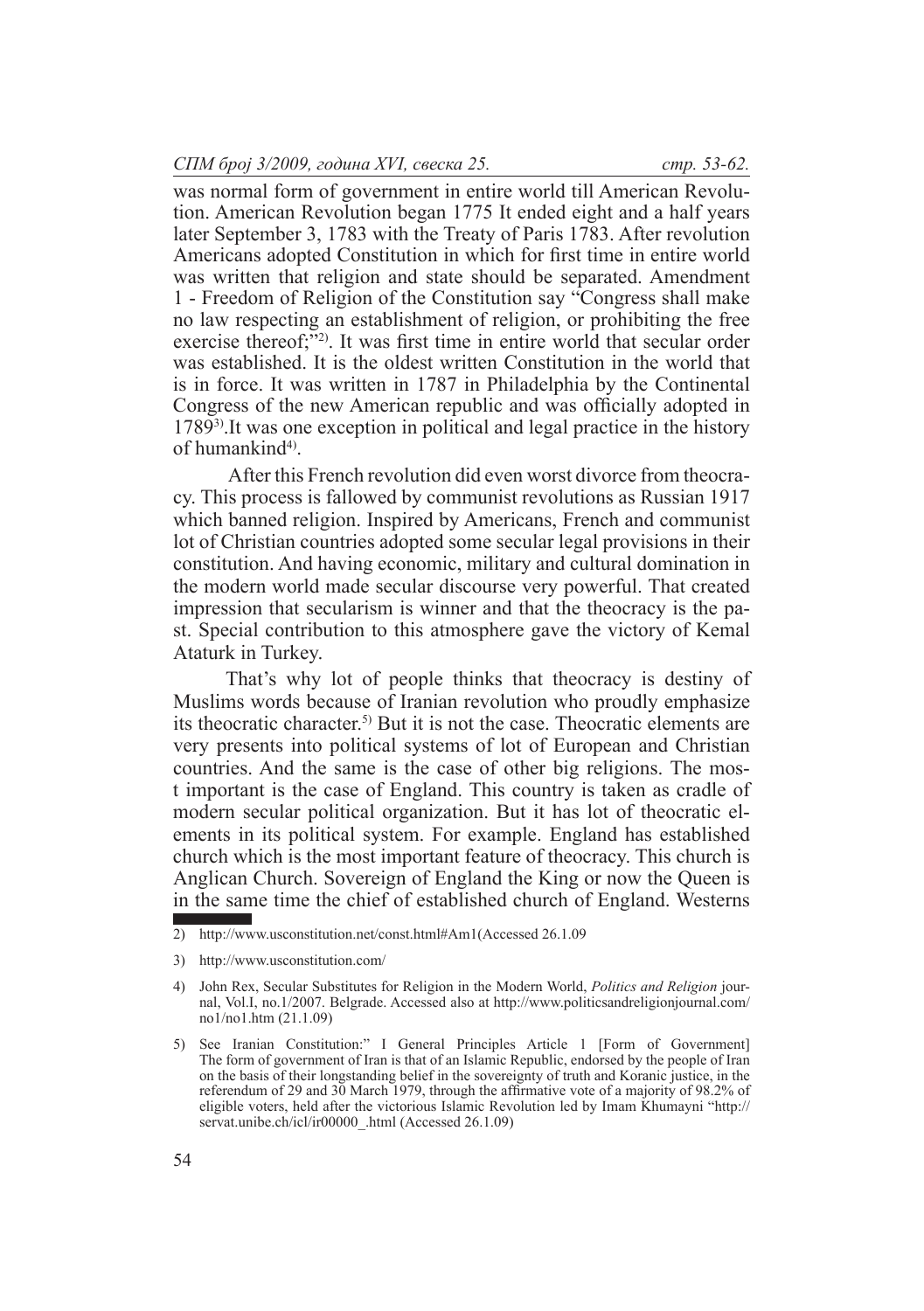analysts tray to reduce theocratic element s of England's political system in this way:" England has a minor theocratic aspect because the monarch is Supreme Governor of the Church of England and 'defender of the faith', and is prohibited from being a Catholic. This has been the case since the Protestant Reformation in England (1533-1540), under Henry VIII. Henry VIII created the Church of England in part because the Papacy would not annul his marriage with Catherine of Aragon, but also due to the large amount of political power that the Vatican wielded within England. He wanted to annul the marriage because he could not produce a male heir that wasn't illegitimate. The monarch has virtually no real power, and his/her positions as head of state and church are purely ceremonial. Hence, the ruling government is not subject to any religious interference, and England is a multi-faith society. However, the Bishops and archbishops of the Church of England sit in the House of Lords as Spiritual Peers, including the Archbishop of Canterbury and York. This does not apply to Scotland, whose Church of Scotland does not have the same relation to the Country, nor to Wales and Northern Ireland, which have no established church. Queen Elizabeth II, however, is a member of the Church of Scotland and appoints a representative to the General Assembly of the church if she cannot attend personally."6). But it obvious that even" purely ceremonial" the head of state is also the head of established church

 Similar situation exist in other democratic western countries. For example Norway. In this country the Head of State the King is also, as in England the leader of the state church. Article 2 of the Constitution of Norway defines:" All inhabitants of the Realm shall have the right to free exercise of their religion. The Evangelical-Lutheran religion shall remain the official religion of the State. The Inhabitants professing it are bound to bring up their children in the same"7). One of human right define by Universal Declarations of Human Rights of OUN is right to choose religion freely 8) but the Constitution of Norway in article 4 define" The King shall at all times profess the Evangelical-Lutheran

<sup>6)</sup> http://en.wikipedia.org/wiki/Theocracy (Accessed 30.1.09)

<sup>7)</sup> http://aceproject.org/ero-en/regions/europe/NO/Norway%20Constitution%202006.pdf (Accessed 25.1.09)

<sup>8)</sup> Article 18**. "**Everyone has the right to freedom of thought, conscience and religion; this right includes freedom to change his religion or belief, and freedom, either alone or in community with others and in public or private, to manifest his religion or belief in teaching, practice, worship and observance" http://www.un.org/Overview/rights.html (Accessed 23.1.09);See also Miroljub Jevtic,Religion and relations between genders, *Politics and religion journal*, Vol.II, no 1/2008, Belgrade Accessed also at http://www.politicsandreligionjournal.com/no1/ no1.htm (21.1.09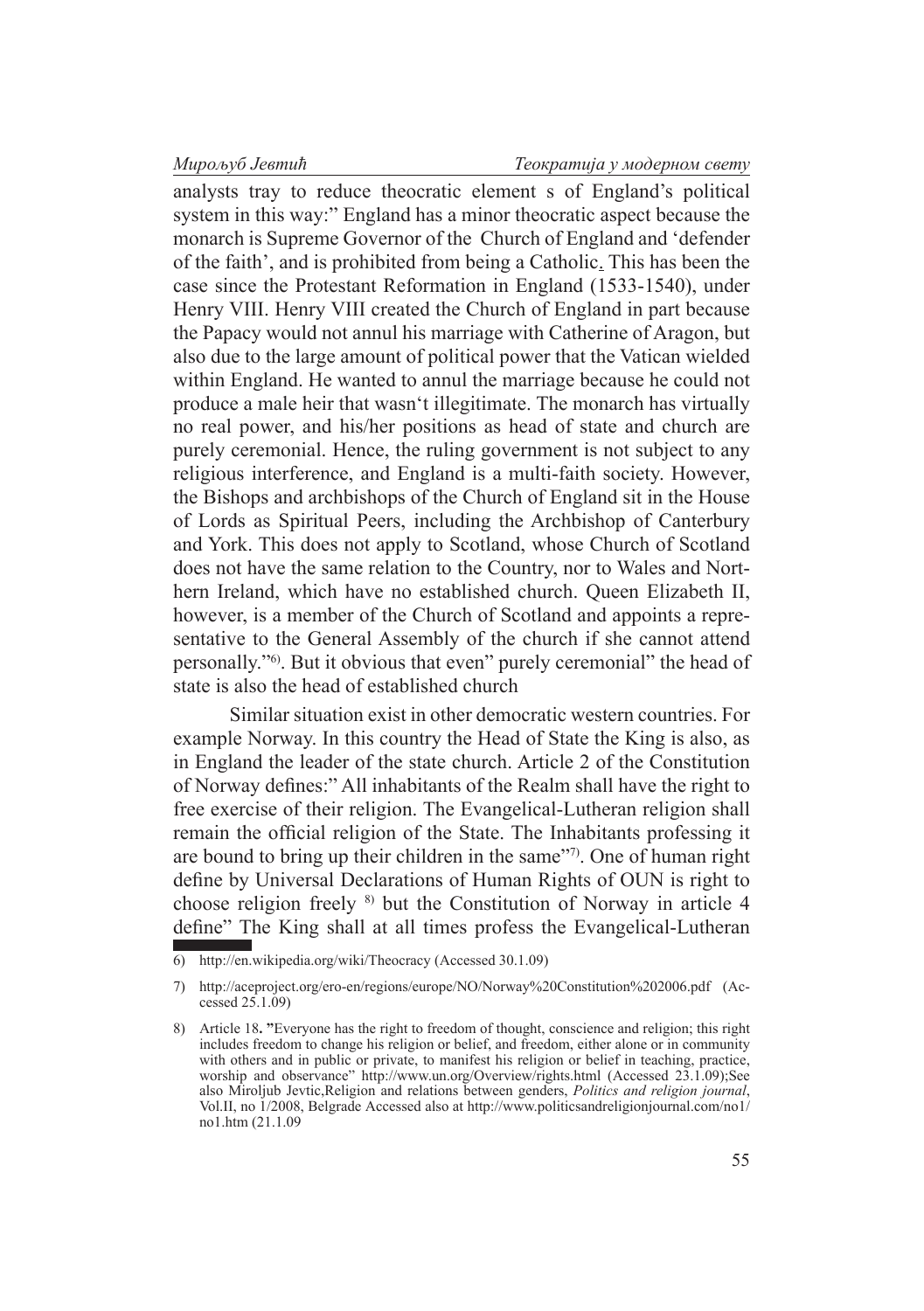religion, and uphold and protect the same"9). Constitution also defines:" The King himself chooses a Council from among Norwegian citizens who are entitled to vote. This Council shall consist of a Prime Minister and at least seven other Members. More than half the number of the Members of the Council of State shall profess the official religion of the State" The King himself chooses a Council from among Norwegian citizens who are entitled to vote. This Council shall consist of a Prime Minister and at least seven other Members. More than half the number of the Members of the Council of State shall profess the official religion of the State"10).

 One more democratic country taken as secular, Denmark has same theocratic elements in its Constitution and in its political system. Section 4 of the Constitution defines" The Evangelical Lutheran Church shall be the Established Church of Denmark, and, as such, it shall be supported by the State"<sup>11)</sup>. Sections 6 say:" The King shall be a member of the Evangelical Lutheran Church"12). Norway and Denmark are belonging to Lutheran form of protestant Christianity. One more other Lutheran country Iceland has also proclaimed that Lutheran church is a state religion.Article 62 of the Constitution says "The Evangelical Lutheran Church shall be the State Church in Iceland and, as such, it shall be supported and protected by the State"<sup>13)</sup>. All those countries are protestant and member of EU. Which is symbol of democracy as western analysts say? Orthodox countries member of UE Greece is defined by its Constitution as orthodox countries. Article 3 of the Constitution of Greece say:"

1. The prevailing religion in Greece is that of the Eastern Orthodox Church of Christ. The Orthodox Church of Greece, acknowledging our Lord Jesus Christ as its head, is inseparably united in doctrine with the Great Church of Christ in Constantinople and with every other Church of Christ of the same doctrine, observing unwaveringly, as they do, the holy apostolic and synodal canons and sacred traditions. It is autocephalous and is administered by the Holy Synod of serving Bishops and the Permanent Holy Synod originating thereof and assembled as specified by the Statutory Charter of the Church in compliance with

<sup>9)</sup> http://aceproject.org/ero-en/regions/europe/NO/Norway%20Constitution%202006.pdf (Accessed 25.1.09

<sup>10)</sup> ibidem

<sup>11)</sup> http://www.servat.unibe.ch/law/icl/da00000\_.html (Accessed 23.1.09)

<sup>12)</sup> ibidem

<sup>13)</sup> http://www.government.is/constitution/ (Accessed 30 1.2009)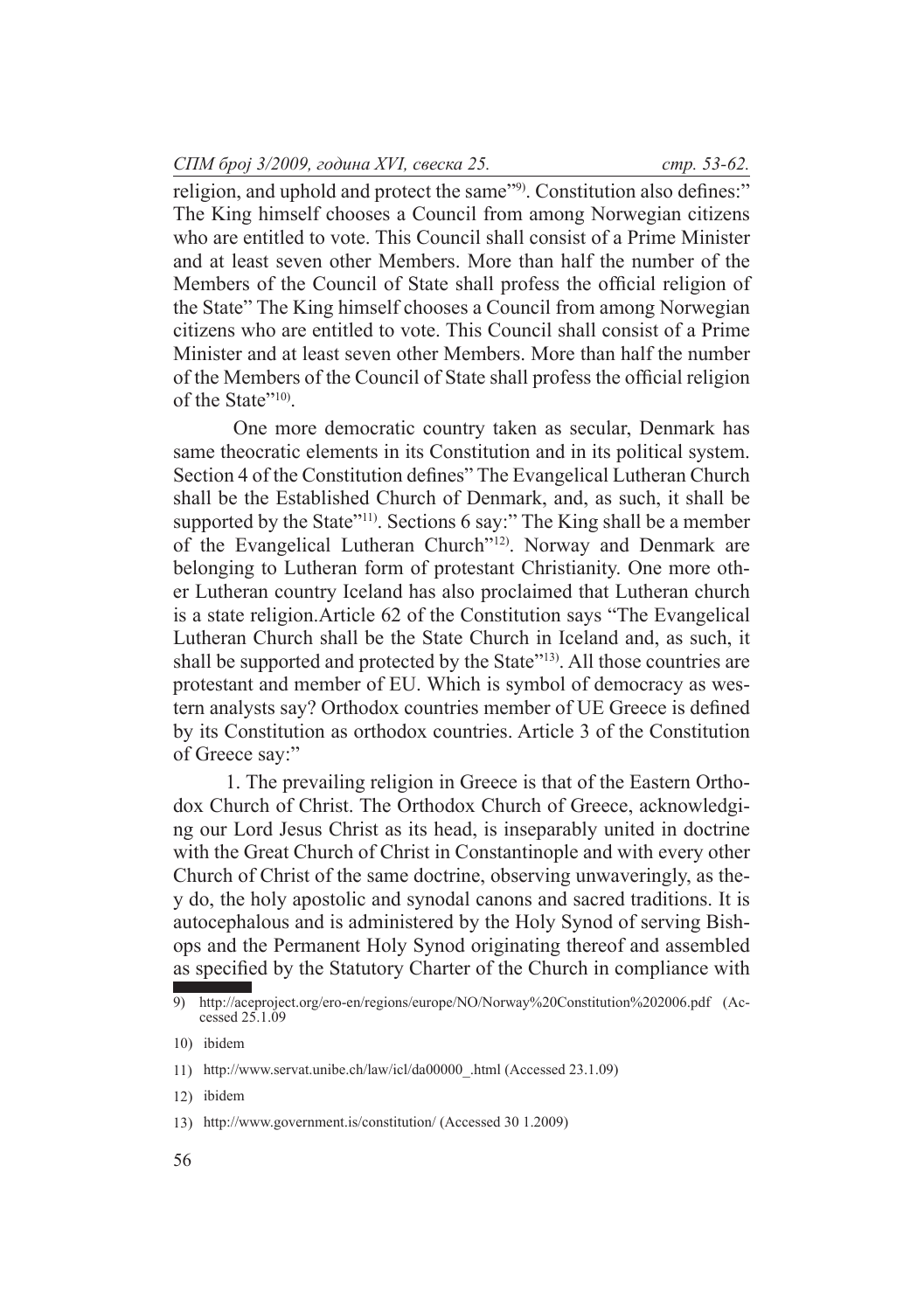the provisions of the Patriarchal Tome of June 29, 1850 and the Synodal Act of September 4, 1928.

2. The ecclesiastical regime existing in certain districts of the State shall not be deemed contrary to the provisions of the preceding paragraph.

3. The text of the Holy Scripture shall be maintained unaltered. Official translation of the text into any other form of language, without prior sanction by the Autocephalous Church of Greece and the Great Church of Christ in Constantinople, is prohibited"14).

 As a conclusion we can say that theocratic elements are very present in EU today. And this very important question for the future of EU. It was seen very explicitly during the debate about EU Constitution. When Christians democrats tried to put into draft of Constitution definition about Judeo-Christian origin of Europe. And when Social democrats were strongly against.

Till now we spoke about presence of theocratic features in political organizations made among Lutherans and Anglicans. The next very interesting case is Romancatholicism. The center of Romancatholicism is Vatican. Vatican which is center of the Church is recognized as state too. This recognitions is based on international treaties:" The Lateran Treaty in 1929, which brought the city-state into existence, spoke of it as a new creation (Preamble and Article III), not as a vestige of the much larger Papal States (756-1870) that had previously encompassed central Italy. Most of this territory was absorbed into the Kingdom of Italy in 1860, and the final portion, namely the city of Rome with a small area close to it, ten years later, in 1870.Vatican City is a nonhereditary, elected monarchy that is ruled by the Bishop of Rome — the Pope. The highest state functionaries are all clergymen of the Catholic Church. It is the sovereign territory of the Holy See (*Sancta Sedes*) and the location of the Pope's residence, referred to as the Apostolic Palace. "15) Vatican and international community recognize Pope as chief of state:" The Pope is *ex officio* head of state and head of government of Vatican City, functions dependent on his primordial function as the bishop of the Archdiocese of Rome. The term Holy See refers not to the Vatican state but to the Pope's spiritual and pastoral governance, largely exercised through the Roman Curia His official title with regard to Vatican City is Sovereign of the State of the Vatican City. The papacy is a non-hereditary, elective monarchy, chosen by the College of Cardinals. The Pope is also a monarch, meaning he has total legislative, executive

<sup>14)</sup> http://www.hri.org/docs/syntagma/artcl25.html (Accessed 30.1.09)

<sup>15)</sup> http://en.wikipedia.org/wiki/Vatican\_City (Accessed 30.1.09)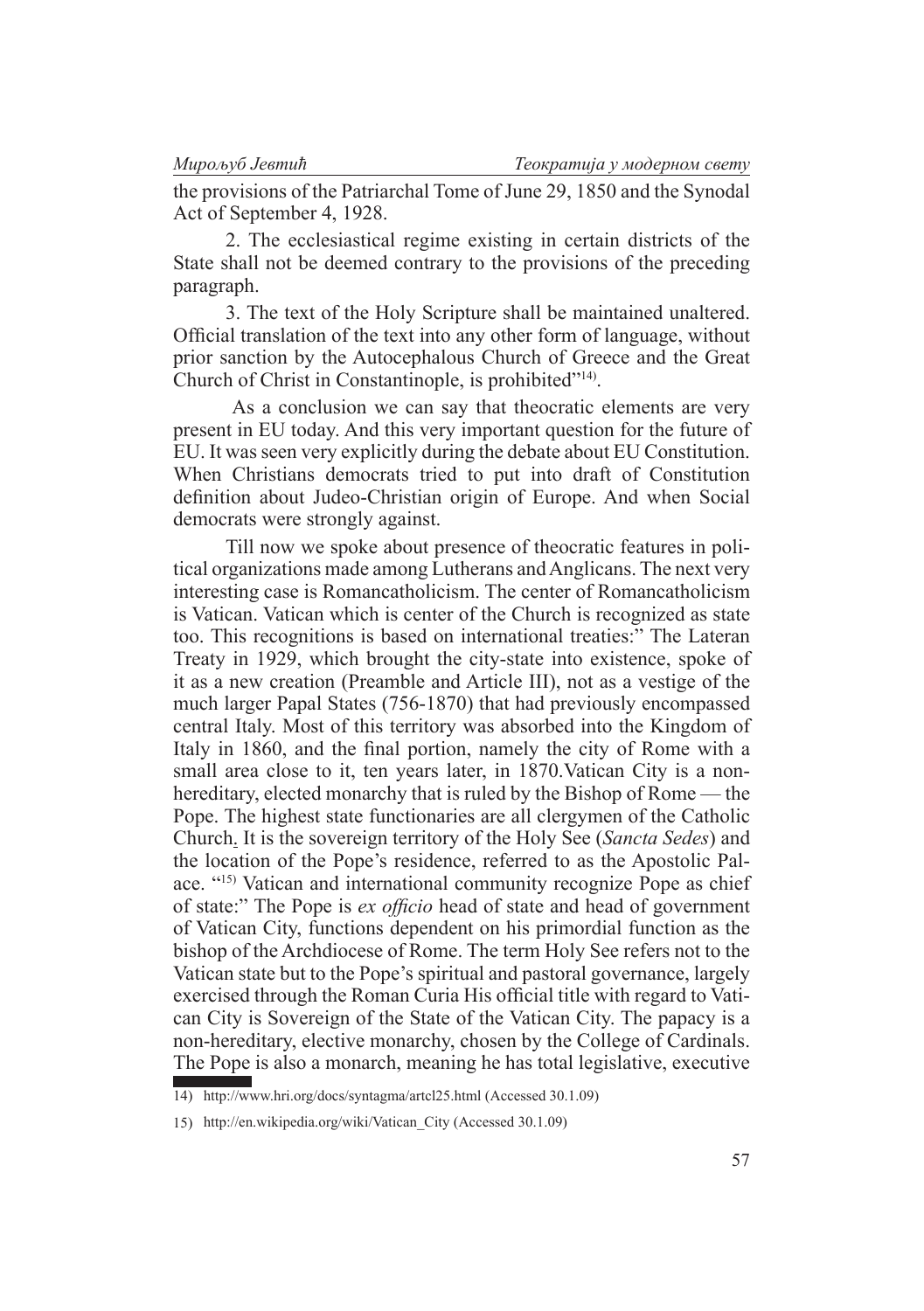and judicial power over Vatican City. The Pope is elected for a life term in conclave by cardinals under the age of 80.His principal subordinate government official for Vatican City is the President of the Pontifical Commission for Vatican City State, who since 1952 exercises the functions previously belonging to the Governor of Vatican City. Since 2001, the President of the Pontifical Commission for Vatican City State also has the title of President of the Governorate of the State of Vatican  $City$ "<sup>16</sup>).

Is it clear that Vatican is real theocracy? Having in mind theocratic features of Romancatholicism we will show the presence of those features in existing states with Roman Catholic population. For example one among the biggest states of Latin America Argentina in its Constitutions sections 2 say:" Section 2.- The Federal Government supports the Roman Catholic Apostolic religion "17). That's why former president of Argentina Carlos Menem changed religion. And from Muslim become Roman Catholic to be elected president.<sup>18)</sup>

Very interesting case of modern theocracy is Israel. Israel has no constitution due to conflict among secular and religious people during the formation time 1947-1948. Religious people wanted to introduce religious law halakha as main source of legislative power and that contrarily of them socialists wanted secular system. Because of equal force compromise was found. State has no Constitution. As result political system is copy of western democracies but personal relations are regulated by religious law halakha. That's why Israel is combination of modern democracy and religious state."The religious status quo, agreed upon by David Ben-Gurion with the religious parties at the time of the declaration of independence in 1948 is an agreement on the religious Jewish role in government and the judicial system of Israel. Under this agreement, which is still mostly held today?

1.The Chief Rabbinate has authority over Kashrut, Shabbat, Jewish burial and marital issues (especially divorce), and Jewish status of immigrants

2. Streets of Haredi neighborhoods are closed to traffic on the Sabbath

3. There is no public transport on that day, and most businesses are closed. However there is public transport in Haifa, since Haifa had a large Arab population at the time of the British Mandate.

<sup>16)</sup> Ibidem

<sup>17)</sup> http://www.argentina.gov.ar/argentina/portal/documentos/constitucion\_ingles.pdf (Accessed 24.1.09)

<sup>18)</sup> http://www.nndb.com/event/930/000084678/ (Accessed 1.2.09)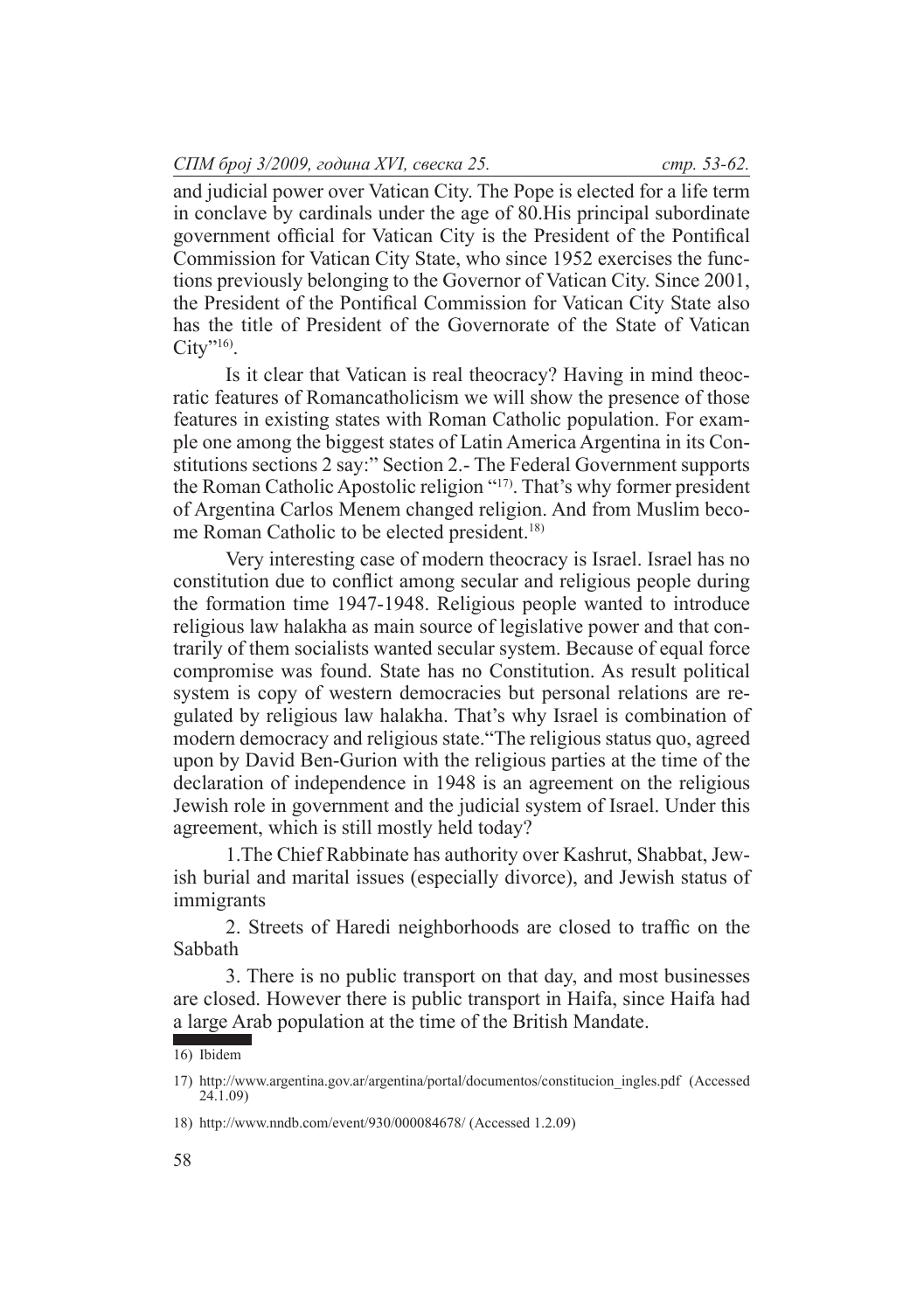4. Restaurants who wish to advertise themselves as kosher must be certified by the Chief Rabbinate

5. Importation of non-kosher foods is prohibited. Despite prohibition, there are a few local pork farms in kibbutzim, catering for establishments selling "White Meat", due to its relatively popular demand among specific population sectors, particularly the Russian immigrants of the 1990s. Despite the Status Quo, the Supreme Court ruled in 2004 that local governments are not allowed to ban the sale of pork, although this had previously been a common by-law"19). Having in mind that almost haft of population is secular conflict among secularist and religious citizen is visible." In recent years, perceived frustration among some members of the secular sector with the Status Quo has strengthened parties such as Shinui, which advocate separation of religion from the state, without much success so far.

Today the secular Israeli-Jews claim that they aren't religious and don't follow the Jewish rules and that Israel as a democratic modern country should not force the old outdated religious rules upon its citizens against their will. The religious Israeli-Jews claim that the separation between state and religion will contribute to the end of Israel's Jewish identity.

Signs of the first challenge to the status quo came in 1977, with the fall of the Labor government that had ruled Israel since independence and the formation of a rightwing coalition under Meacham Begin. Right-wing Revisionist Zionism had always been more acceptable to the religious parties, since it did not share the same history of antireligious rhetoric that marked socialist Zionism. Furthermore, Begin needed the Haredi members of the Knesset (Israel's unicameral parliament) to form his coalition and offered more power and benefits to their community than what they were accustomed to receiving, including a lifting of the numerical limit on military exemptions"20). Future will show destiny of Israeli theocracy.

In other parts of modern world, theocratic features are also visible. For example in Hindu religion. Till 2008 Nepal was Hindu kingdom. Abolition of theocracy provoked reaction of former ruling Indian Bharatiya Janata party:" The declaration of Nepal as a secular state is a 'negative development' but the end of monarchy in what was till recently the world's only Hindu kingdom is the result of the 'wishes of the people'," 21)said Bharatiya Janata party. This statement shows

<sup>19)</sup> http://en.wikipedia.org/wiki/Religion in Israel (Accessed1.2.09)

<sup>20)</sup> ibidem

<sup>21)</sup> http://www.hindu.com/2008/06/03/stories/2008060356640100.htm (Accessed 1. 2. 09)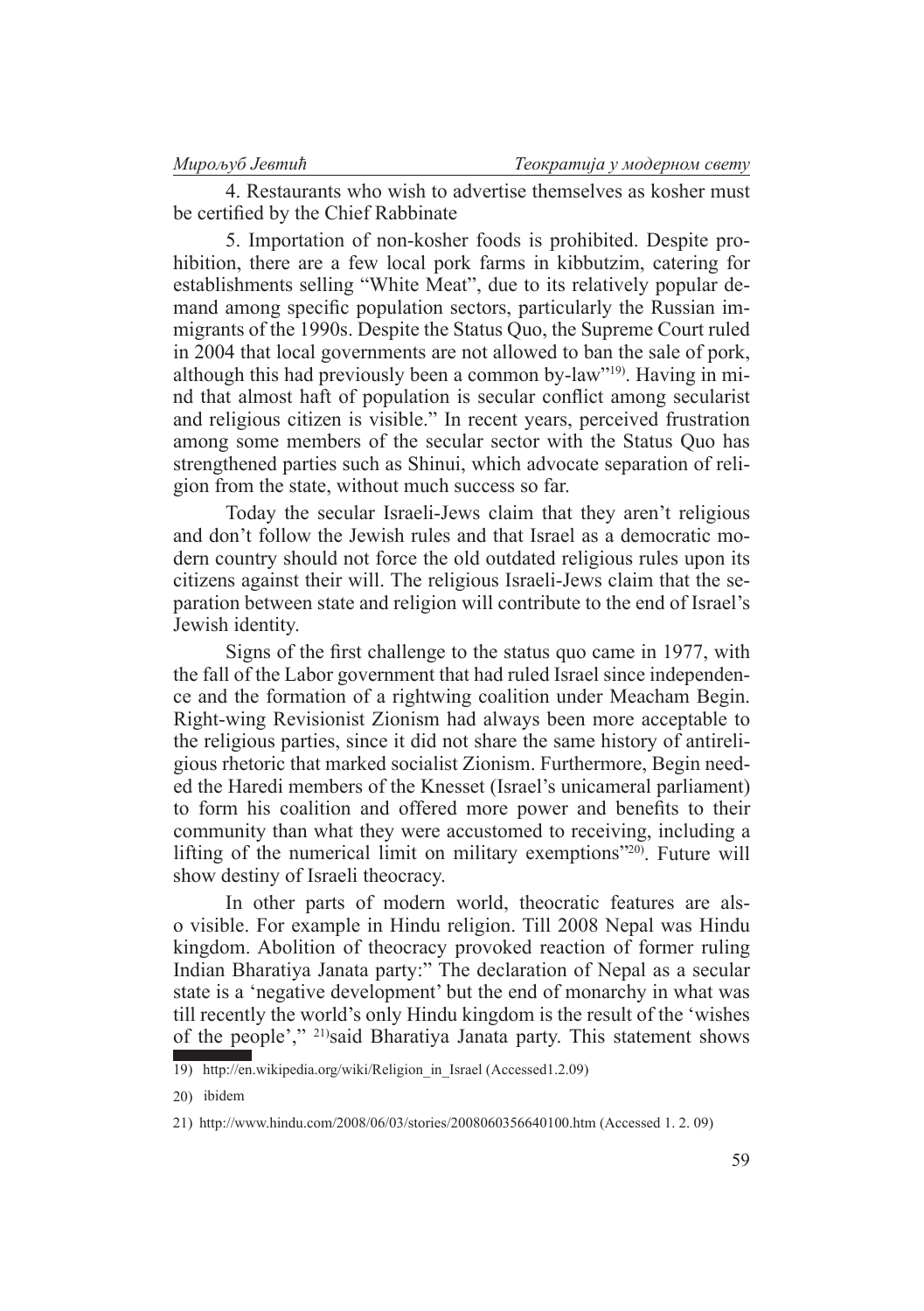very openly what is position of those party toward political system in India. They want to transform India in theocratic Hindu state.

Buddhist religion and peoples in modern times also employ some theocratic elements in political organizations of their societies. For example in Constitution of kingdom of Bhutan in Article 2, point 2 "The Institution of Monarchy" is written "The Chhoe-sid-nyi (Dual system of religion and politics temporal and secular.)of Bhutan shall be unified in the person of the Druk Gyalpo(The King of Bhutan) who, as a Buddhist, shall be the upholder of the Chhoe-sid<sup>"22)</sup> Very clearly Constitution defines that un Bhutan is theocracy. Thailand Constitution in chapter II section 9 says "The King is a Buddhist and Upholder of religions"23). Constitution of Sri Lanka in chapter 2 as follows defines role of Buddhism:" The Republic of Sri Lanka shall give to Buddhism the foremost place and accordingly it shall be the duty of the State to protect and foster the Buddha Sasana, while assuring to all religions the rights granted by Articles 10 and  $14(1)(e)$ ."<sup>24)</sup>

And for the end we have to emphasize than even Japan till end of the II world war was Shinto theocracy. And that this theocracy was abolished by ordering of occupying forces of USA, and not as wish of Japanese people. Lot of today researchers of Japan insist that New Komeito party which is in the government now<sup>25)</sup> want to transform Japan into Buddhist theocracy:" The New Clean Government Party, *Kōmeitō*) or NKP, often translated as "New Komeito Party", is a political party in Japan affiliated with the religious movement Soka Gakkai. It considers itself Japan's answer to Germany's CDU (although unlike the NKP, the German CDU is not affiliated with any particular religious organization). The present New Clean Government Party was formed as a result of a merger between the Clean Government Party (Former) and the New Peace Party on Novembar 7, 1998. The New Komeito is widely understood to be the political arm of Soka Gakkai to achieve the aim of making Soka Buddhism the state religion of Japan and, ultimately, the world. Daisaku Ikeda, head of Soka Gakkai, is considered the de facto head of New Komeito. Ikeda has said that the purpose of Soka's political involvement is to institute "Obutsu Myogo," or "Buddhist de-

<sup>22)</sup> http://www.constitution.bt/TsaThrim%20Eng%20(A5).pdf (Accessed 2.1.09); See Rana P.B. Singh, Heritage Contestation and Contexts of Religion: Political Scenario of South East Asia, *Politics and Religion,* journal Vol.II. no1/2008.;Accessed also at http://www.politicsandreligionjournal.com/PDF/broj%203/08\_singh.pdf

<sup>23)</sup> http://www.asianlii.org/th/legis/const/2007/1.html (Accessed 1.2.09)

<sup>24)</sup> http://www.priu.gov.lk/Cons/1978Constitution/Chapter\_02\_Amd.html (Accessed 1.2.09)

<sup>25)</sup> http://en.wikipedia.org/wiki/Cabinet\_of\_Japan (Accessed 1.2.09)